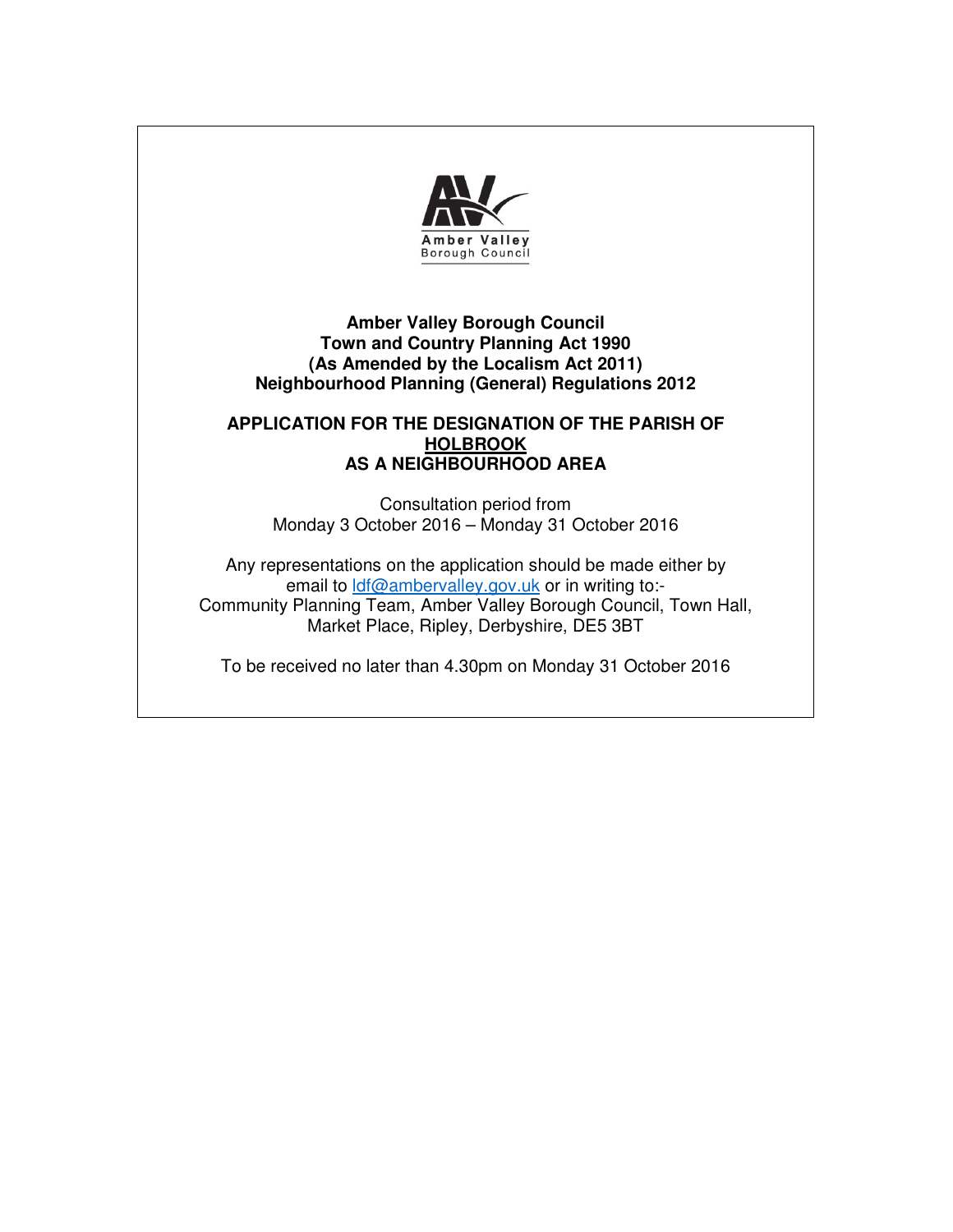**Application to designate a Neighbourhood Area, Town and Country Planning Act 1990, Neighbourhood Planning (General) Regulations 2012.** 

## **1: Contact Details**

Hannah Owen, Sunnyside Cottage, Gill Lane, Darley Dale DE4 2HH

## **2: Additional Contact Details**

Currently only above, another contact will be provided.

## **3: Name of Parish Council**

Holbrook Parish Council

#### **4: Relevant Body**

I confirm that we are the relevant body to undertake neighbourhood planning in our area in accordance with section 61G of the 1990 Act and section 5c of the 2012 Regulations. Holbrook Parish Council Sunnyside Cottage Gill Lane Darley Dale **Derbyshire** DE4 2HH

#### **5: Parish Clerk Details**

Hannah Owen, Holbrook Parish Council Clerk, Sunnyside Cottage, Gill Lane, Darley Dale DE4 2HH Tel: 07738076902 Email: clerk@holbrookderbyshire.co.uk

# **6: Extent of the area:**

Whole Parish boundary area.

# **7: Intention of Neighbourhood Development Plan**

We intend to undertake a Neighbourhood Development Plan

#### **8: Declaration**

We hereby apply to designate a neighbourhood area as described on this form and the accompanying plan. Date 31/08/2016 Name: Mrs Hannah Owen on behalf of Holbrook Parish Council Date: 31/08/2016

# **9: Name of Neighbourhood Area**

Holbrook Parish Neighbourhood

# **10: Justification Statement**

The neighbourhood boundary has been selected to wholly conform with the existing Parish boundary. This has a number of benefits:

• To enable the Parish Council to take the lead on the process